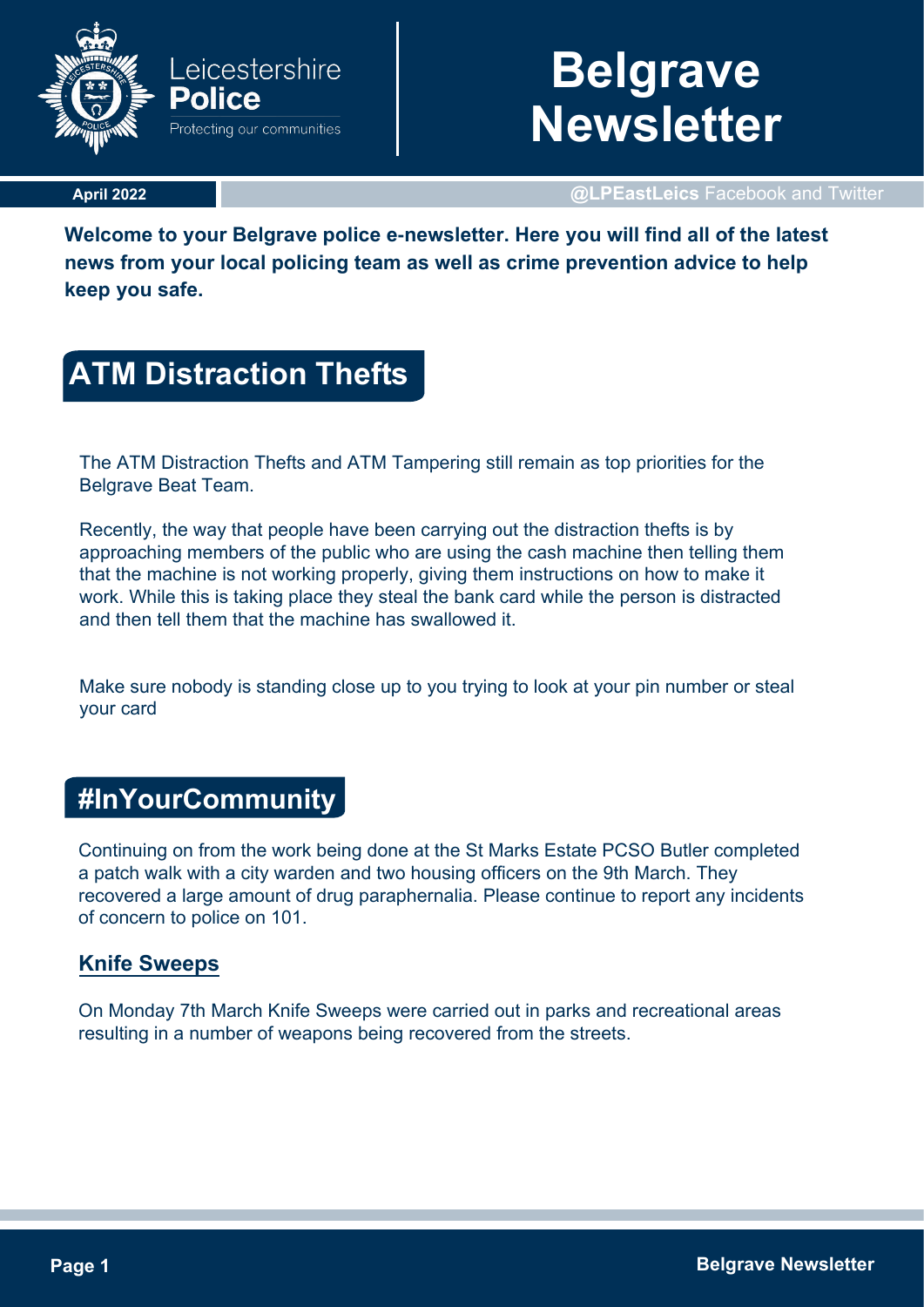After recent incidents of Spiking our local PCSOs have been visiting local pubs to help raise awareness and have provided safeguarding advice and posters to be displayed.



### **Chief Constable Awards Evening**



The Chief Constable Awards evening took place on Thursday 10th March to celebrate and recognise the hard work, dedication and bravery of police officers, staff and volunteers at Leicestershire Police. This was held online last year and postponed earlier this year due to the pandemic. Four of our local Neighbourhood Officers collected the NPO Shift of the Year award as part of their former shift from Keyham Lane police station. PC Pema and PC Thomas are local beat officers for Belgrave, PC Monohan is a beat officer for Rushey Mead and PC Dudman is a beat officer for the Stoneygate ward.